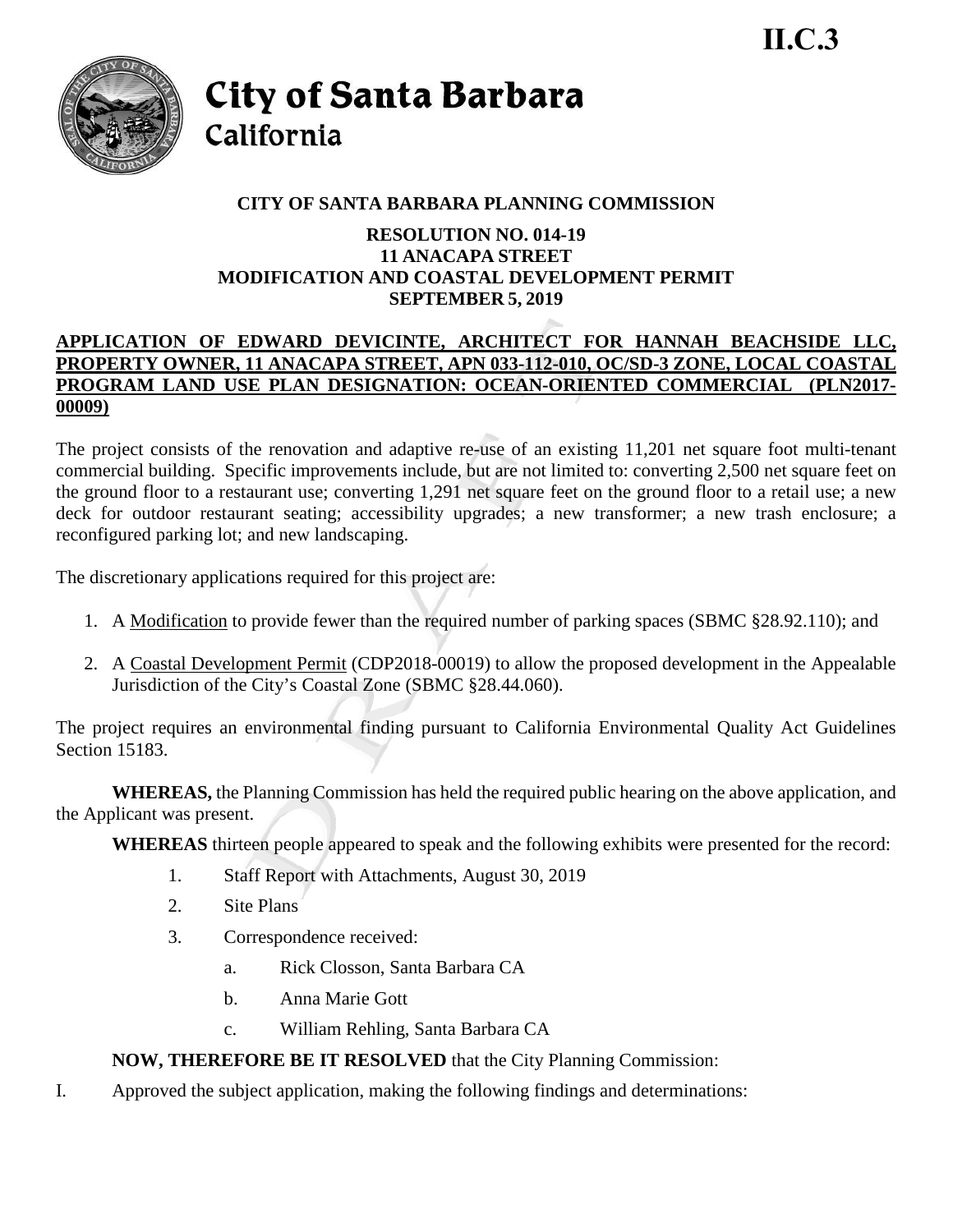#### A. ENVIRONMENTAL REVIEW

The project qualifies for an exemption from further environmental review under CEQA Guidelines Section 15183, based on the City staff analysis and the CEQA Certificate of Determination on file for this project.

B. PARKING MODIFICATION (SBMC §28.92.110.A)

The modification is consistent with the purposes and intent of the zoning ordinance, and will not cause an increase in the demand for parking space or loading space in the immediate area, as described in Section VI.A.1 of the Staff Report.

### C. COASTAL DEVELOPMENT PERMIT (SBMC §28.44.150)

- 1. The project is consistent with applicable policies of the California Coastal Act, as described in Section VI.B.1 of the Staff Report.
- 2. The project is consistent with all applicable policies of the City's Local Coastal Plan, all applicable implementing guidelines, and all applicable provisions of the Code, as described in Section VI.B.2 of the Staff Report.
- II. Said approval is subject to the following conditions:

In consideration of the project approval granted by the Planning Commission and for the benefit of the owner(s) and occupant(s) of the Real Property, the owners and occupants of adjacent real property and the public generally, the following terms and conditions are imposed on the use, possession, and enjoyment of the Real Property:

- A. **Order of Development.** In order to accomplish the proposed development, the following steps shall occur in the order identified:
	- 1. Obtain all required design review approvals.
	- 2. Pay Land Development Team Recovery Fee (30% of all planning fees, as calculated by staff) at time of building permit application.
	- 3. Record any required documents (see Recorded Conditions Agreement section).
	- 4. Permits.
		- a. Submit an application for and obtain a Building Permit (BLD) for construction of approved development and complete said development.
		- b. Submit an application for and obtain a Public Works Permit (PBW) for all required public improvements and complete said improvements.

Details on implementation of these steps are provided throughout the conditions of approval.

- B. **Recorded Conditions Agreement.** The Owner shall execute a *written instrument*, which shall be prepared by Planning staff, reviewed as to form and content by the City Attorney, Community Development Director and Public Works Director, recorded in the Office of the County Recorder, and shall include the following:
	- 1. **Approved Development.** The development of the Real Property approved by the Planning Commission on September 5, 2019 consists of the renovation and adaptive re-use of an existing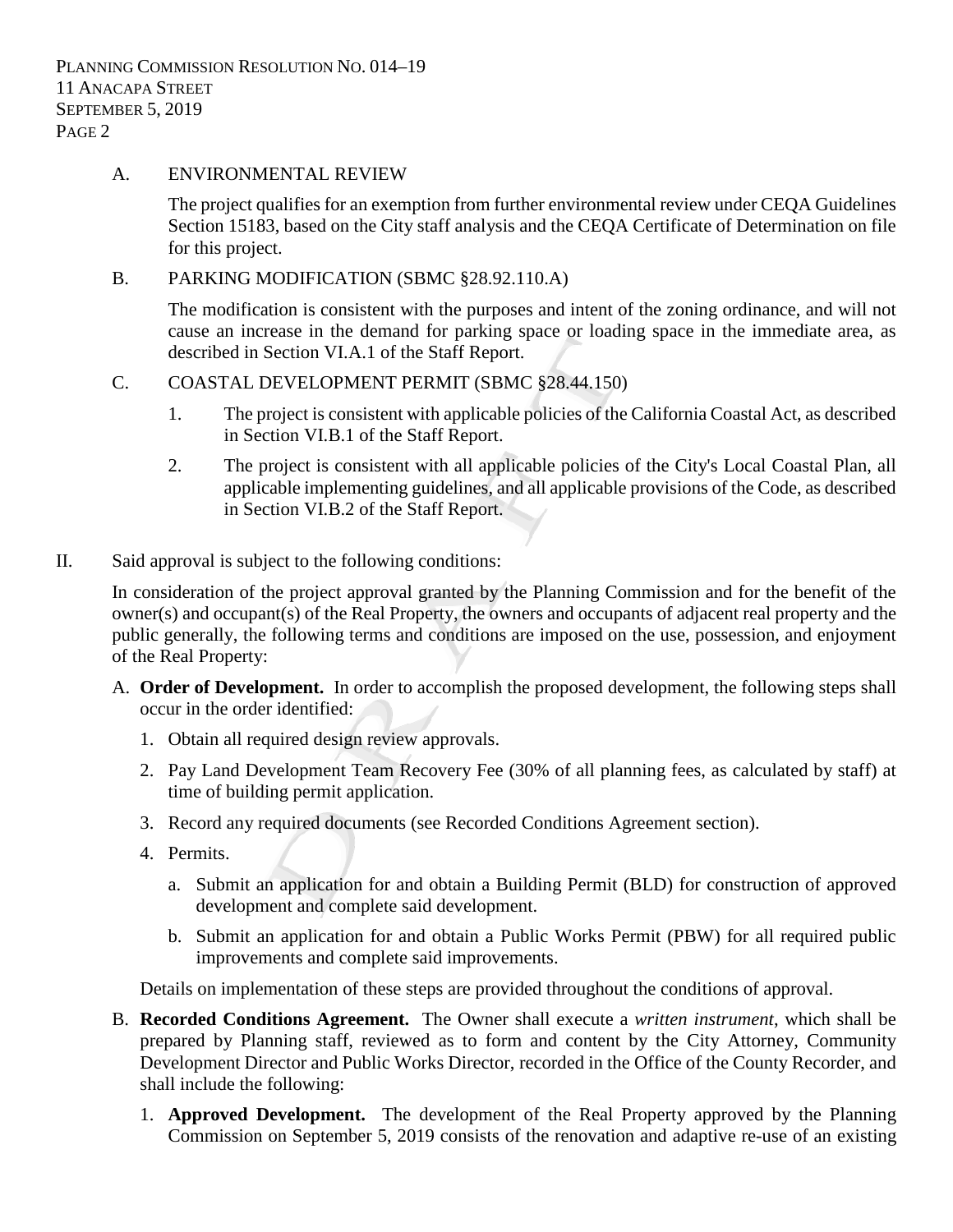11,201 net square foot multi-tenant nonresidential building. The project will demolish 1,310 net square feet of second floor and mezzanine floor area and the resultant building will have 9,891 net square feet of nonresidential floor area. Specific improvements include converting 2,500 net square feet of warehouse on the ground floor to a restaurant use; a new restaurant patio of approximately 1,698 square feet; converting 2,100 net square feet of warehouse on the ground floor to a retail use; accessibility upgrades; a new transformer; a new trash enclosure; a reconfigured parking area that includes a total of 39 striped parking spaces, of which 22 are dedicated for use by development at 29 E. Cabrillo; a valet parking operation for the site at all times when the restaurant is open to the public or is in use for a private event; and improvements and increases to parking lot landscaping; and the improvements shown on the plans signed by the chairperson of the Planning Commission on said date and on file at the City of Santa Barbara.

2. **Use Limitations.** Due to the parking modification approval, which was based upon a parking demand study of the specific uses existing and proposed at the time of approval, uses other than those documented with this application are not permitted without further City staff review and/or Planning Commission review and approval. Prior to initiating a change of use, the Owner shall submit a letter to the Community Development Director detailing the proposal, and the Community Development Director, in consultation with the Public Works Director, shall determine the appropriate review procedure and notify the Owner.

## 3. **Valet Operation.**

- a. **Use of Public Facilities.** Valet parking, vehicle storage, pickup, drop-off, or vehicle movements shall not use any street, alley, or City-owned parking facilities, or interfere with any right-of-way without approval of the Public Works Director. Valet parking shall not remove or interfere with automobile or bicycle parking required for any use.
- b. **Valet Parking Operation.** A parking attendant shall be on duty at all times the restaurant is open to the public or is in use for a private event, and sufficient staff and facilities shall be provided to ensure that automobiles are moved promptly. Any changes to the operation require approval by the Public Works Department.
- c. **Valet Charge.** Valet parking shall be offered free of charge.
- 4. **Alternative Transportation.** The following alternative mode incentives shall be incorporated into the project to minimize impacts related to parking and traffic caused by the project. Owner shall be responsible for ensuring that all tenants comply.
	- a. **Bus Routes and Schedules Posted.** Notice of MTD bus routes and schedules shall be placed and maintained up-to-date in a central location accessible to the public and to employees.
	- b. **Bicycle Parking**. Twelve (12) bicycle parking spaces shall be provided and maintained.
- 5. **Uninterrupted Water Flow.** The Owner shall allow for the continuation of any historic flow of water onto the Real Property including, but not limited to, swales, natural watercourses, conduits and any access road, as appropriate.
- 6. **Recreational Vehicle Storage Prohibition.** No recreational vehicles, boats, or trailers shall be stored on the Real Property.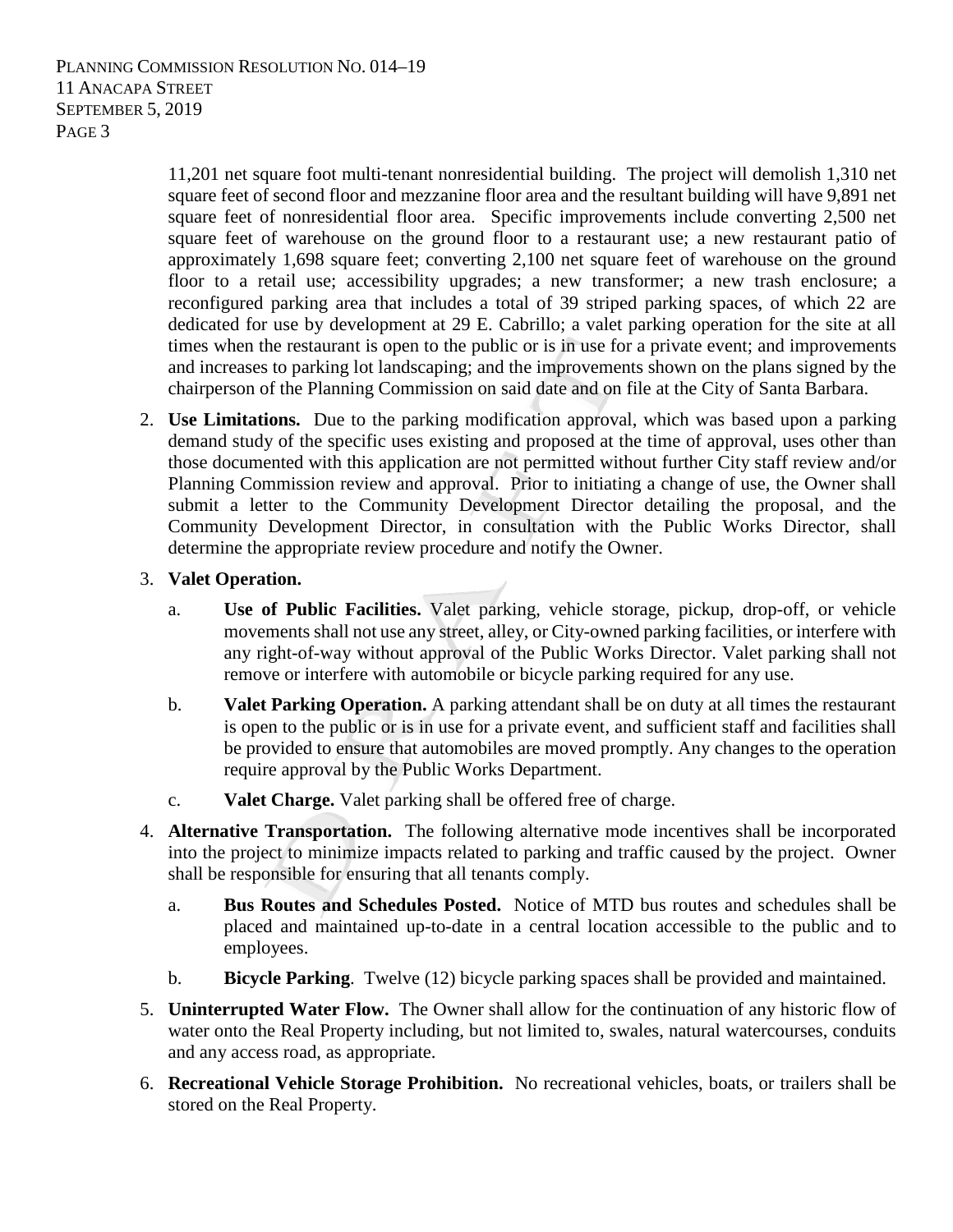PLANNING COMMISSION RESOLUTION NO. 014–19 11 ANACAPA STREET SEPTEMBER 5, 2019 PAGE 4

- 7. **Landscape Plan Compliance.** The Owner shall comply with the Landscape Plan approved by the Architectural Board of Review (ABR). Such plan shall not be modified unless prior written approval is obtained from the ABR. The landscaping on the Real Property shall be provided and maintained in accordance with said landscape plan, including any tree protection measures. If said landscaping is removed for any reason without approval by the ABR, the owner is responsible for its immediate replacement.
- 8. **Storm Water Pollution Control and Drainage Systems Maintenance.** Owner shall maintain the drainage system and storm water pollution control devices in a functioning state and in accordance with the Storm Water BMP Guidance Manual and Operations and Maintenance Procedure Plan approved by the Creeks Division. Should any of the project's surface or subsurface drainage structures or storm water pollution control methods fail to capture, infiltrate, and/or treat water, or result in increased erosion, the Owner shall be responsible for any necessary repairs to the system and restoration of the eroded area. Should repairs or restoration become necessary, prior to the commencement of such repair or restoration work, the Owner shall submit a repair and restoration plan to the Community Development Director to determine if an amendment or a new Building Permit and/or Coastal Development Permit is required to authorize such work. The Owner is responsible for the adequacy of any project-related drainage facilities and for the continued maintenance thereof in a manner that will preclude any hazard to life, health, or damage to the Real Property or any adjoining property.
- 9. **BMP Training.** Training on the implementation of Best Management Practices (BMPs) shall be provided to every employee by the property owner/management in order to prevent or reduce the discharge of pollutants to storm water from buildings and ground maintenance. The training shall include using good housekeeping practices, preventive maintenance and spill prevention and control at outdoor loading/ unloading areas in order to keep debris from entering the storm water collection system.
- 10. **Areas Available for Parking.** All parking areas and access thereto shall be kept open and available in the manner in which it was designed and permitted.
- C. **Design Review.** The project, including public improvements, is subject to the review and approval of the Architectural Board of Review (ABR). The ABR shall not grant project design approval until the following Planning Commission land use conditions have been satisfied.
	- 1. **Tree Protection Measures.** The landscape plan (and grading plan) shall include the following tree protection measures:
		- a. **Tree Protection.** All trees not indicated for removal on the approved landscape plan shall be preserved, protected, and maintained, in accordance with the Tree Protection Plan, if required, and/or any related Conditions of Approval.
		- b. **Landscaping Under Trees.** Landscaping under the tree(s) shall be compatible with the preservation of the tree(s), as determined by the ABR.
		- c. **During Construction.** 
			- (1) All trees within 25 feet of proposed construction activity shall be fenced three feet outside the dripline for protection.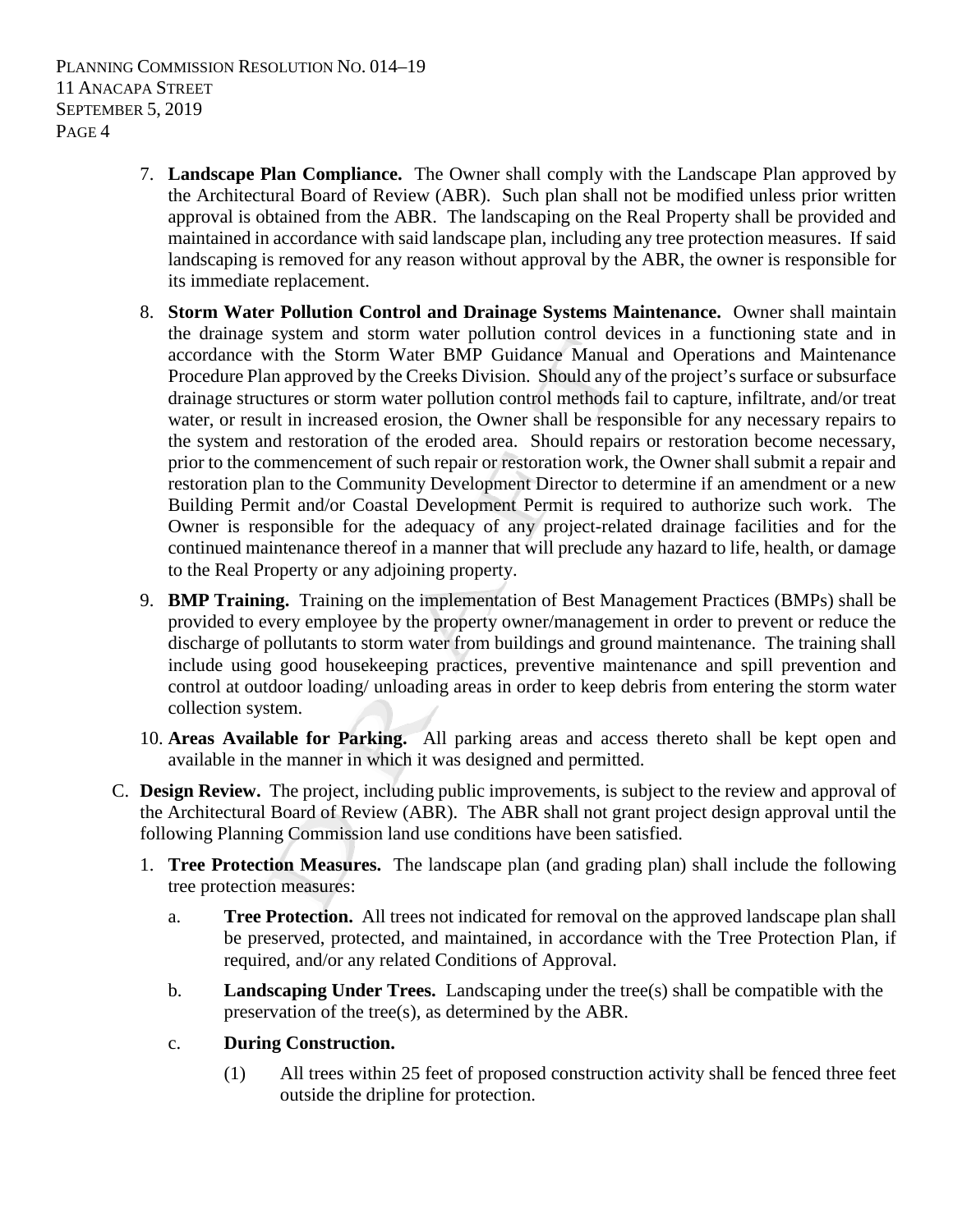- (2) No grading shall occur within three feet of the dripline(s) of the existing tree(s), except as indicated on the grading / site plan.
- (3) A qualified Arborist shall be present during any excavation beneath the dripline(s) of the tree(s) which are required to be protected. All excavation within the dripline(s) of the tree(s) shall be minimized and shall be done with hand tools.
- (4) Any roots encountered shall be cleanly cut and sealed with a tree-seal compound.
- (5) Any root pruning and trimming shall be done under the direction of a qualified Arborist.
- (6) No heavy equipment, storage of materials or parking shall take place under the dripline of any tree(s).
- 2. **Screened Backflow Device.** The backflow devices for fire sprinklers, pools, spas and/or irrigation systems shall be provided in a location screened from public view or included in the exterior wall of the building, as approved by the ABR.
- 3. **Location of Dry Utilities.** Dry utilities (e.g. above-ground cabinets) shall be placed on private property unless deemed infeasible for engineering reasons. If dry utilities must be placed in the public right-of-way, they shall painted "Malaga Green," and if feasible, they shall be screened as approved by ABR.
- 4. **Trash Enclosure Provision.** A trash enclosure with adequate area for recycling containers (an area that allows for a minimum of 50 percent of the total capacity for recycling containers) shall be provided on the Real Property and screened from view from surrounding properties and the street.

Dumpsters and containers with a capacity of 1.5 cubic yards or more shall not be placed within five (5) feet of combustible walls, openings, or roofs, unless protected with fire sprinklers.

- D. **Requirements Prior to Permit Issuance.** The Owner shall submit the following, or evidence of completion of the following, for review and approval by the Department listed below prior to the issuance of any permit for the project. Some of these conditions may be waived for demolition or rough grading permits, at the discretion of the department listed. Please note that these conditions are in addition to the standard submittal requirements for each department.
	- 1. **Public Works Department**.
		- a. **Water Rights Assignment Agreement.** The Owner shall assign to the City of Santa Barbara the exclusive right to extract ground water from under the Real Property in an *Agreement Assigning Water Extraction Rights*. Engineering Division Staff prepares said agreement for the Owner's signature.
		- b. **Construction-Related Truck Trips.** Construction-related truck trips for trucks with a gross vehicle weight rating of three tons or more shall not be scheduled during peak hours (7:00 a.m. to 9:00 a.m. and 4:00 p.m. to 6:00 p.m.) in order to help reduce truck traffic on adjacent streets and roadways.
		- c. **Valet Parking Plan.** Provide a detailed description of valet parking operations, which shall be subject to review and approval by the Public Works Director. Include a copy of the approved Plan on the plans submitted for a building permit.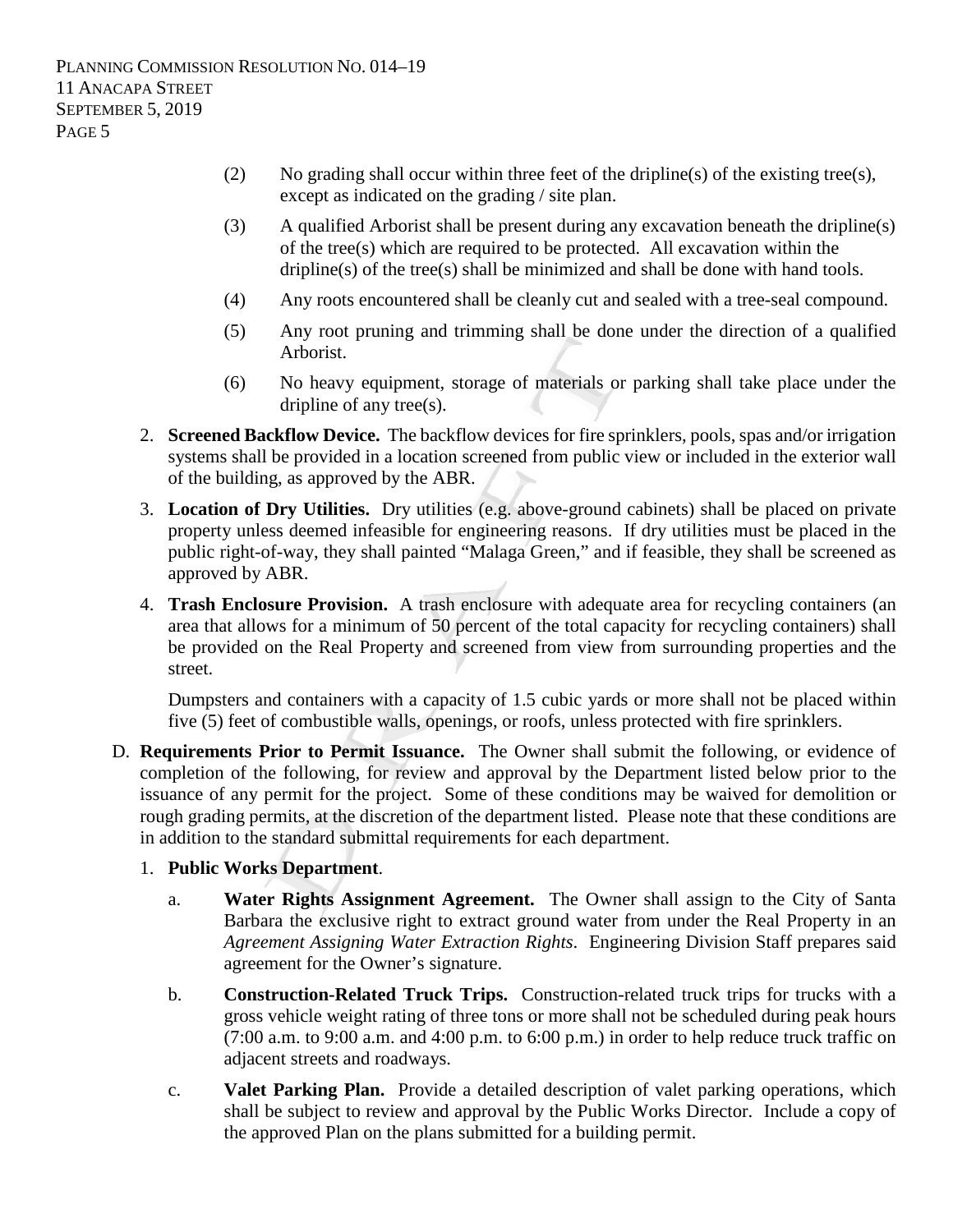- d. **Bicycle Parking.** A minimum of 12 bicycle parking spaces shall be provided on site. Their size, rack type, and location shall be approved by the Public Works Director.
- e. **Encroachment Permits.** Any encroachment or other permits from the City or other jurisdictions (State, Flood Control, County, etc.) for the construction of improvements (including any required appurtenances) within their rights of way or easements shall be obtained by the Owner.

## 2. **Community Development Department.**

Signed:

- a. **Recordation of Agreements.** The Owner shall provide evidence of recordation of the written instrument that includes all of the Recorded Conditions identified in condition B "Recorded Conditions Agreement" to the Community Development Department prior to issuance of any building permits.
- b. **Drainage and Water Quality.** The project must comply with Tier 2 post-construction requirements as detailed in the City's Storm Water BMP Guidance Manual. After certificate of occupancy is granted, all installed storm water improvements must be maintained, pursuant to Santa Barbara Municipal Code Chapter 22.87. In addition, they will be subject to water quality testing by City Staff to ensure they are performing as designed and are operating in compliance with the City's Storm Water MS4 Permit.
- c. **Design Review Requirements.** Plans shall show all design, landscape and tree protection elements, as approved by the appropriate design review board and as outlined in Section C "Design Review," and all elements/specifications shall be implemented on-site.
- d. **Conditions on Plans/Signatures.** The final Resolution shall be provided on a full size drawing sheet as part of the drawing sets. Each condition shall have a sheet reference or note reference to verify condition compliance. The following statement shall be signed prior to issuance of and permits: The undersigned have read and understand the required conditions, and agree to abide by any and all conditions which are their usual and customary responsibility to perform, and which are within their authority to perform.

| <b>Property Owner</b> |      | Date        |
|-----------------------|------|-------------|
| Contractor            | Date | License No. |
| Architect             | Date | License No. |
| Engineer              | Date | License No. |

- E. **Construction Implementation Requirements.** All of these construction requirements shall be carried out in the field by the Owner and/or Contractor for the duration of the project construction, including demolition and grading.
	- 1. **Construction Contact Sign.** Immediately after Building permit issuance, signage shall be posted at the points of entry to the site that list the contractor(s) name, contractor(s) and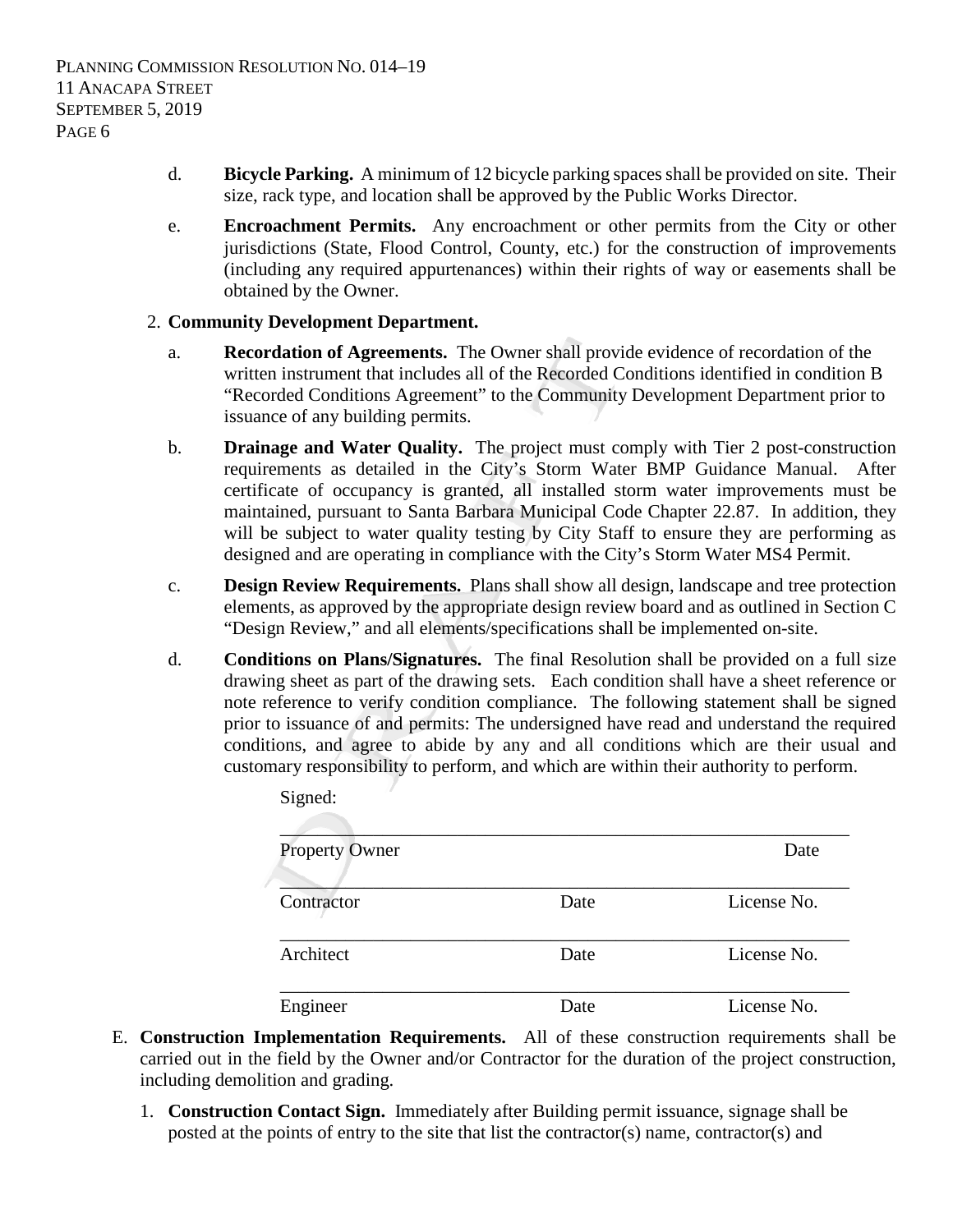telephone number(s) to assist Building Inspectors and Police Officers in the enforcement of the conditions of approval. Said sign shall not exceed six feet in height from the ground if it is freestanding or placed on a fence. It shall not exceed 24 square feet.

- 2. **Construction Storage/Staging.** Construction vehicle/ equipment/ materials storage and staging shall be done on-site. No parking or storage shall be permitted within the public right-of-way, unless specifically permitted by the Public Works Director with a Public Works permit.
- 3. **Unanticipated Archaeological Resources Contractor Notification.** Standard discovery measures shall be implemented per the City master Environmental Assessment throughout grading and construction: Prior to the start of any vegetation or paving removal, demolition, trenching or grading, contractors and construction personnel shall be alerted to the possibility of uncovering unanticipated subsurface archaeological features or artifacts. If such archaeological resources are encountered or suspected, work shall be halted immediately, the City Environmental Analyst shall be notified and the Owner shall retain an archaeologist from the most current City Qualified Archaeologists List. The latter shall be employed to assess the nature, extent and significance of any discoveries and to develop appropriate management recommendations for archaeological resource treatment, which may include, but are not limited to, redirection of grading and/or excavation activities, consultation and/or monitoring with a Barbareño Chumash representative from the most current City qualified Barbareño Chumash Site Monitors List, etc.

If the discovery consists of possible human remains, the Santa Barbara County Coroner shall be contacted immediately. If the Coroner determines that the remains are Native American, the Coroner shall contact the California Native American Heritage Commission. A Barbareño Chumash representative from the most current City Qualified Barbareño Chumash Site Monitors List shall be retained to monitor all further subsurface disturbance in the area of the find. Work in the area may only proceed after the Environmental Analyst grants authorization.

If the discovery consists of possible prehistoric or Native American artifacts or materials, a Barbareño Chumash representative from the most current City Qualified Barbareño Chumash Site Monitors List shall be retained to monitor all further subsurface disturbance in the area of the find. Work in the area may only proceed after the Environmental Analyst grants authorization.

A final report on the results of the archaeological monitoring shall be submitted by the Cityapproved archaeologist to the Environmental Analyst within 180 days of completion of the monitoring and prior to any certificate of occupancy for the project.

- F. **Prior to Certificate of Occupancy.** Prior to issuance of the Certificate of Occupancy, the Owner of the Real Property shall complete the following:
	- 1. **Repair Damaged Public Improvements.** Repair any public improvements (curbs, gutters, sidewalks, roadways, etc.) or property damaged by construction subject to the review and approval of the Public Works Department per SBMC §22.60. Where tree roots are the cause of the damage, the roots shall be pruned under the direction of a qualified arborist.
	- 2. **Complete Public Improvements.** Public improvements, as shown in the public improvement plans or building plans, shall be completed.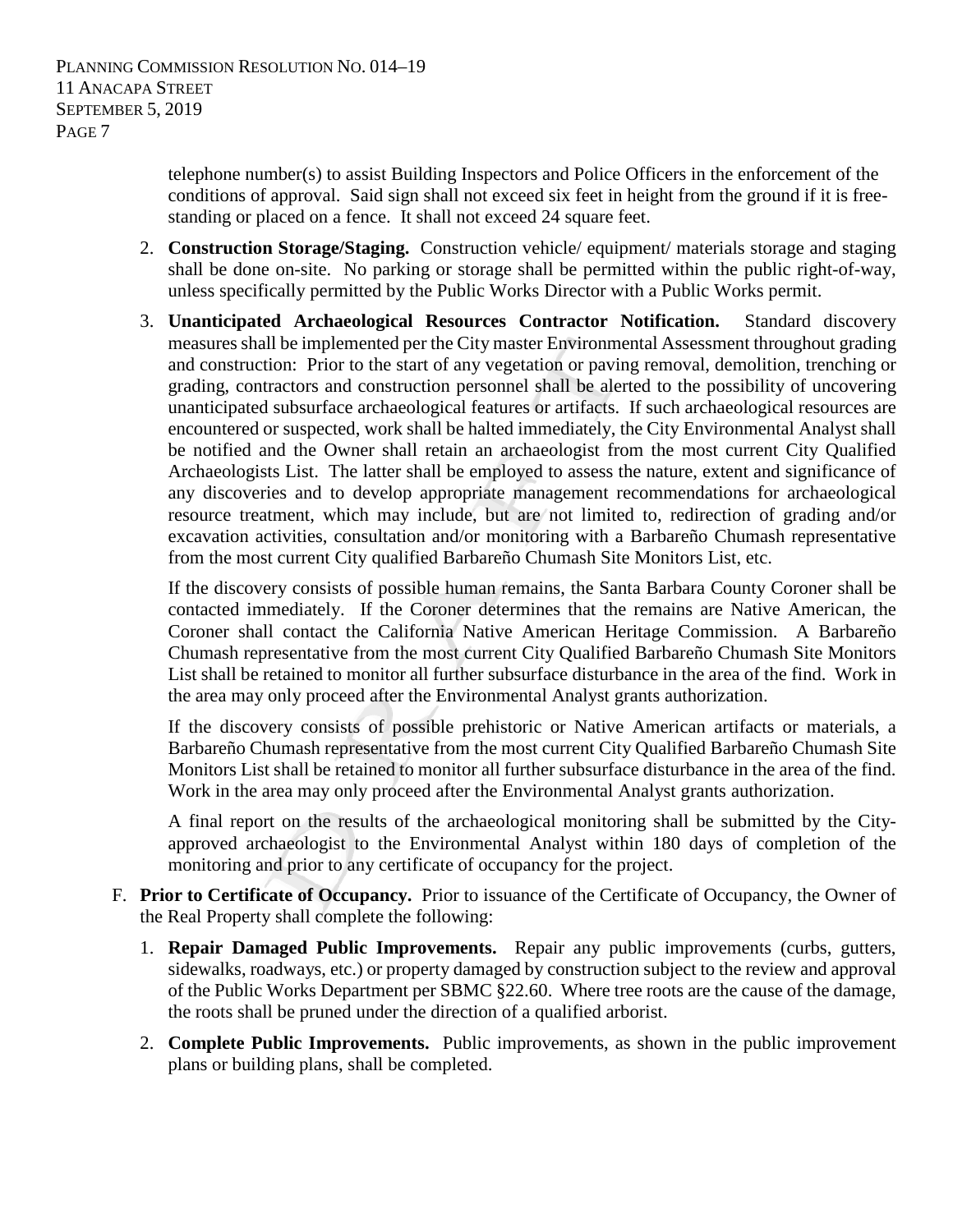PLANNING COMMISSION RESOLUTION NO. 014–19 11 ANACAPA STREET SEPTEMBER 5, 2019 PAGE 8

#### G. **General Conditions.**

1. **Compliance with Requirements.** All requirements of the city of Santa Barbara and any other applicable requirements of any law or agency of the State and/or any government entity or District shall be met. This includes, but is not limited to, the Endangered Species Act of 1973 [ESA] and any amendments thereto (16 U.S.C. § 1531 et seq.), the 1979 Air Quality Attainment Plan, and the California Code of Regulations.

### 2. **Approval Limitations**.

- a. The conditions of this approval supersede all conflicting notations, specifications, dimensions, and the like which may be shown on submitted plans.
- b. All buildings, parking areas and other features shall be located substantially as shown on the plans approved by the Planning Commission.
- c. Any deviations from the project description, approved plans or conditions must be reviewed and approved by the City, in accordance with the Planning Commission Guidelines. Deviations may require changes to the permit and/or further environmental review. Deviations without the above-described approval will constitute a violation of permit approval.
- 3. **Litigation Indemnification Agreement.** In the event the Planning Commission approval of the Project is appealed to the City Council, Applicant/Owner hereby agrees to defend the City, its officers, employees, agents, consultants and independent contractors ("City's Agents") from any third party legal challenge to the City Council's denial of the appeal and approval of the Project, including, but not limited to, challenges filed pursuant to the California Environmental Quality Act (collectively "Claims"). Applicant/Owner further agrees to indemnify and hold harmless the City and the City's Agents from any award of attorney fees or court costs made in connection with any Claim.

Applicant/Owner shall execute a written agreement, in a form approved by the City Attorney, evidencing the foregoing commitments of defense and indemnification within thirty (30) days of being notified of a lawsuit regarding the Project. These commitments of defense and indemnification are material conditions of the approval of the Project. If Applicant/Owner fails to execute the required defense and indemnification agreement within the time allotted, the Project approval shall become null and void absent subsequent acceptance of the agreement by the City, which acceptance shall be within the City's sole and absolute discretion. Nothing contained in this condition shall prevent the City or the City's Agents from independently defending any Claim. If the City or the City's Agents decide to independently defend a Claim, the City and the City's Agents shall bear their own attorney fees, expenses, and costs of that independent defense.

III. Said approval is subject to the following time Limits:

# A. **NOTICE OF MODIFICATION APPROVAL TIME LIMITS:**

The Planning Commission action approving the Conditional Use Permit, Modification, Performance Standard Permit, or Variance shall terminate three (3) years from the effective date of the approval, per Santa Barbara Municipal Code §28.87.360, unless: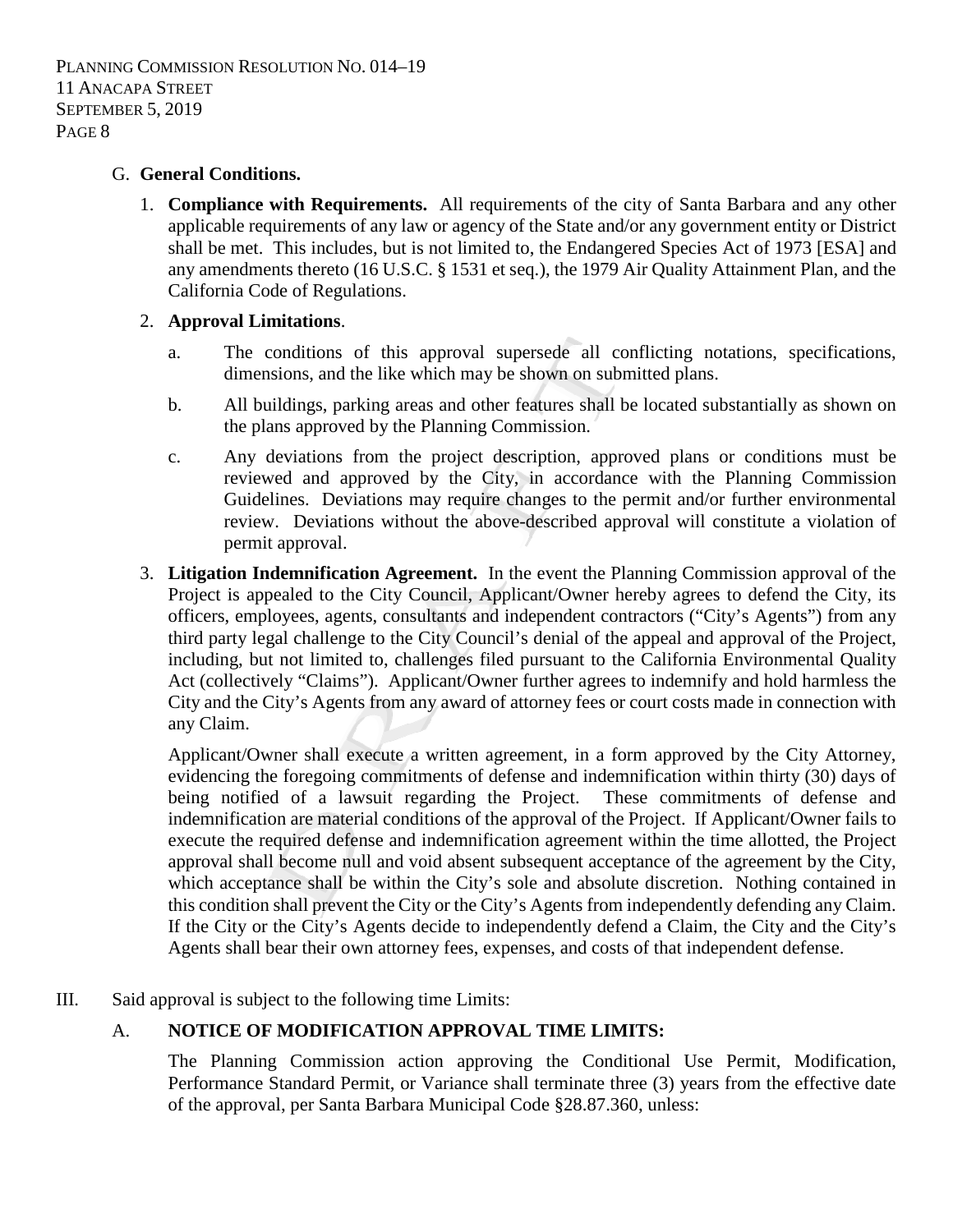- 1. An extension is granted by the Community Development Director prior to the expiration of the approval; or
- 2. A Building permit for the use authorized by the approval is issued and the construction authorized by the permit is being diligently pursued to completion and issuance of a Certificate of Occupancy.

# B. **NOTICE OF COASTAL DEVELOPMENT PERMIT TIME LIMITS:**

The Planning Commission action approving the Coastal Development Permit shall expire two (2) years from the date of final action upon the application, per Santa Barbara Municipal Code §28.44.230, unless:

- 1. Otherwise explicitly modified by conditions of approval for the coastal development permit.
- 2. A Building permit for the work authorized by the coastal development permit is issued prior to the expiration date of the approval.
- 3. The Community Development Director grants an extension of the coastal development permit approval. The Community Development Director may grant up to three (3) oneyear extensions of the coastal development permit approval. Each extension may be granted upon the Director finding that: (i) the development continues to conform to the Local Coastal Program, (ii) the applicant has demonstrated due diligence in completing the development, and (iii) there are no changed circumstances that affect the consistency of the development with the General Plan or any other applicable ordinances, resolutions, or other laws.

## C. **NOTICE OF TIME LIMITS FOR PROJECTS WITH MULTIPLE APPROVALS (SBMC §28.87.370):**

If a project requires multiple discretionary permits or approvals, the expiration date shall be measured from date of final action of the City on the longest discretionary approval permit or approval related to the application (excluding design review approval), unless otherwise specified by State or federal law.

This motion was passed and adopted on the 5th day of September, 2019 by the Planning Commission of the City of Santa Barbara, by the following vote:

AYES: 6 NOES: 0 ABSTAIN: 0 ABSENT: 1 (Jordan)

I hereby certify that this Resolution correctly reflects the action taken by the City of Santa Barbara Planning Commission at its meeting of the above date.

\_\_\_\_\_\_\_\_\_\_\_\_\_\_\_\_\_\_\_\_\_\_\_\_\_\_\_\_\_\_\_\_\_\_\_\_\_\_\_\_\_\_\_\_\_\_\_ \_\_\_\_\_\_\_\_\_\_\_\_\_\_\_\_\_\_\_\_\_\_\_\_\_\_\_\_